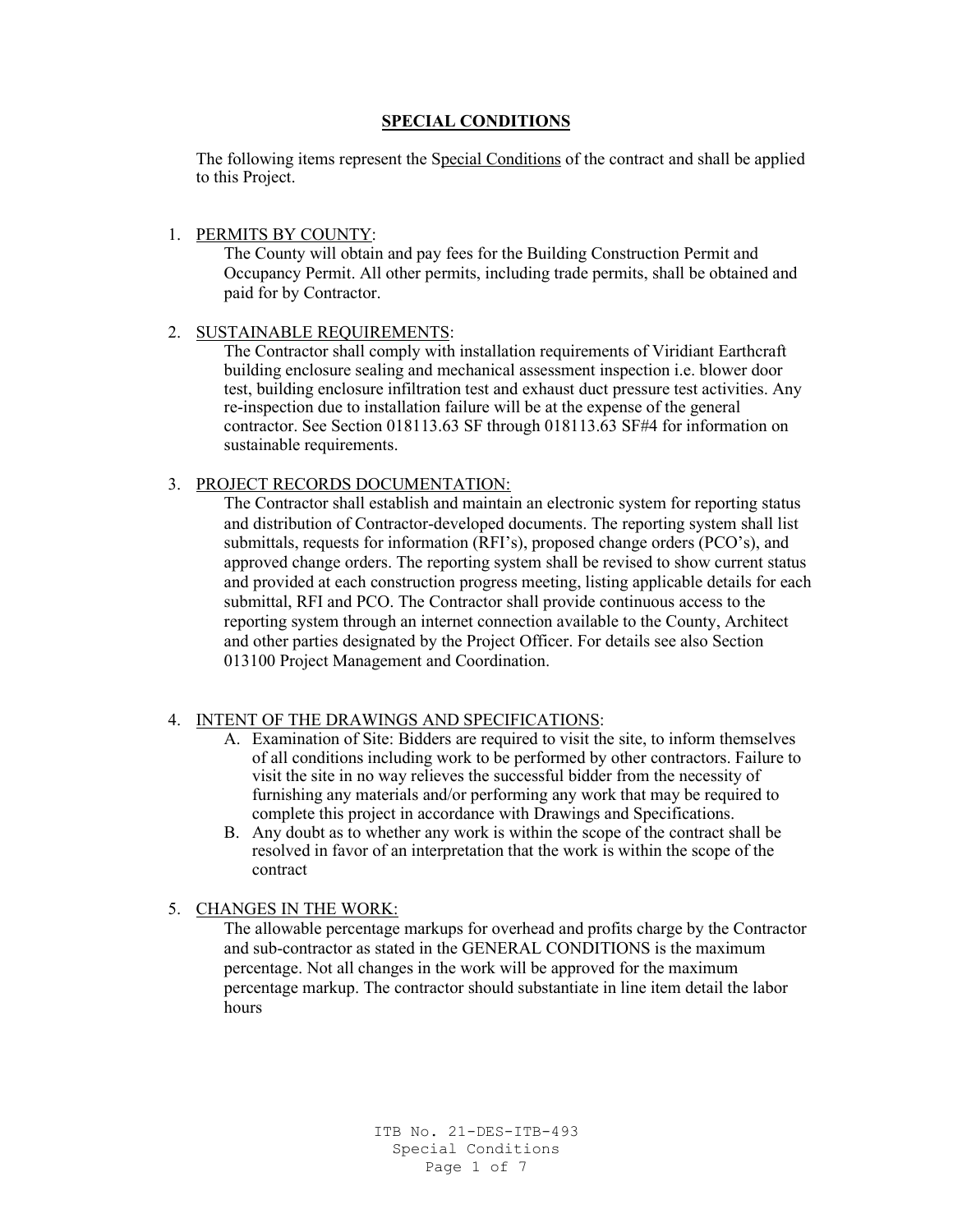## 6. TIME FOR COMPLETION

- A. Owner Delay Accommodation: Contractor is to assume twenty (20) working days of 'Owner Delay', from the date of Notice to Proceed to date of Substantial Completion. The twenty (20) working days of Owner delay are the responsibility of the Contractor and shall be included as a component of the base contract. The contractor will not receive additional compensation monetarily nor by way of time extension, for the first twenty (20) working days of Owner Delay. To claim Owner delay, contractor must clearly indicate owner action or inaction on the critical path of the construction schedule. Additional Owner delay days beyond the twenty (20) working days indicated by this section will be dealt with as stipulated in the general conditions
- B. The Contractor shall be entitled to an extension of time for changes only for the number of days which the Owner representative may determine to be necessary to complete such changes and only to the extent that such changes actually delay the completion of the Project, and that the contractor have strictly complied with the requirements of the Contract Documents and has clearly illustrated the effect of such delay on the Project's critical path. The burden of documentation lies with the Contractor.
- C. The Contractor may only request additional monies for general conditions beyond the delay days allocated for in the Construction Documents and for delays demonstrated to be outside the Contractor's control. The allowable per day costs shall not exceed the amount indicated in the Contractor's Schedule of Values for the General Conditions divided by the number of contracted construction days. Requests for additional compensation associated with delays beyond the 20 Owner delay working days, shall not exceed an amount equal to the number of actual calendar days delayed multiplied by the allowable per day costs. Sub-contractors shall receive no additional general conditions

## 7. PUNCH LIST

- A. The Contractor shall have thirty (30) days after the date of Substantial Completion to complete the work items contained in the Punch List. If the work is not completed within such thirty (30) day period, liquidated damages in the amount specified in the Invitation to Bid document will be deducted from the contract Sum until the date of Final Completion
- B. The Owner may at any time, complete one or more items on the Punch List with its own forces or with such other contractors as it deems advisable and charge the account of the Contractor and its Surety thereof. This right of completion shall be in addition to, and not in lieu of, any remedy provided by another Section of these Contract Documents. In the event the Owner exercises its right hereunder to complete all items on a Punch List, the daily amount of liquidated damages shall not thereafter continue to be assessed for that Punch List, although nothing herein shall be construed to eliminate or reduce the daily amount then accrued.

#### 8. STAGING OF BUILDING MATERIAL

No material will be staged on the public sidewalks

#### 9. PROTECTION OF NEW INSTALLED FINISHES

It is the responsibility of the contractor to protect the new installed finish floor, walls, millwork and furnishings, at all times, until the completion of his construction. The contractor is responsible to replace, any or all, finishes that are damaged, chipped or scratched by the contractor or his sub-contractor. See also Section 015000 Construction Facilities and Temporary Controls.

> ITB No. 21-DES-ITB-493 Special Conditions Page 2 of 7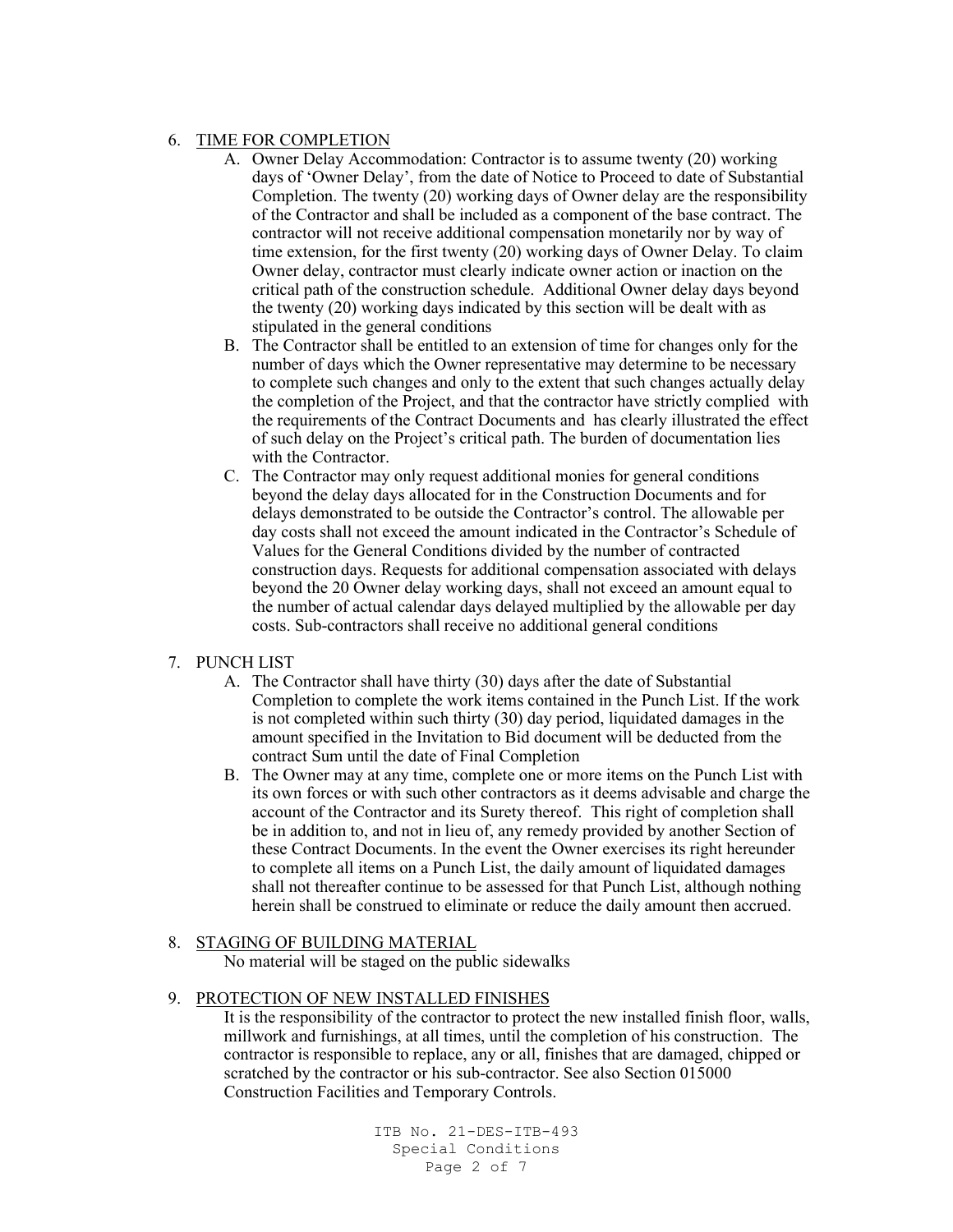#### 10. USE OF NEW BUILDING RESTROOM

The new building restrooms shall not be utilized at any time by the contractor and sub-contractor's personnel. The contractor is responsible to provide an onsite temporary sanitary facility for use by the contractor and sub-contractor's personnel.

## 11. SUBCONTRACTOR ACCEPTANCE:

As stated in General Conditions, article 13 a, the Contractor shall provide the names of proposed subcontractors for review by the Project Officer. The Project Officer may object for cause if a proposed subcontractor is deemed unfit or incompetent. The County requires the HVAC subcontractor demonstrate competence for this Project by providing training certification and a statement of experience demonstrating a minimum of one year's experience and successful completion of startup and commissioning of HVAC system and components.

## 12. COVID PROTOCOL FOR CONSTRUCTION SITE

- A. The following restrictions and requirements must be in place at the construction job sites subject to this SCP Protocol:
	- i. Comply with all applicable and current laws and regulations including but not limited to OSHA and VA-OSHA. If there is any conflict, difference, or discrepancy between or among applicable laws and regulations and/or this Protocol, the stricter standard shall apply.
	- ii. Designate a site-specific COVID-19 supervisor or supervisors to enforce this guidance. A designated COVID-19 supervisor must be present on the construction site at all times during construction activities. A COVID-19 supervisor may be an on-site worker who is designated to serve in this role.
- iii. The COVID-19 supervisor must review this SCP Protocol with all workers and visitors to the construction site.
- iv. Establish a daily screening protocol for arriving staff to ensure that potentially infected staff do not enter the construction site. If workers leave the jobsite and return the same day, establish a cleaning and decontamination protocol prior to entry and exit of the jobsite. Post the daily screening protocol at all entrances and exits to the jobsite. More information on screening can be found online at: [https://www.cdc.gov/coronavirus/2019-](https://www.cdc.gov/coronavirus/2019-%20ncov/community/index.html) ncov/community/index.html.
- v. Practice social distancing by maintaining a minimum six-foot distance between workers at all times, except as strictly necessary to carry out a task associated with the construction project.
- vi. In the event of a confirmed case of COVID-19 at the jobsite, the following must take place:
	- 1. Immediately remove the infected individual from the jobsite with directions to seek medical care.
	- 2. Decontaminate and sanitize all surfaces at each location at which the infected worker was present. Provide those performing the decontamination and sanitization work with medical grade PPE, ensure the workers are trained in proper use of the PPE, require the workers to use the provided PPE, and prohibit any sharing of the PPE. Prohibit anyone from entering the possibly contaminated area, except those performing decontamination and sanitization

ITB No. 21-DES-ITB-493 Special Conditions Page 3 of 7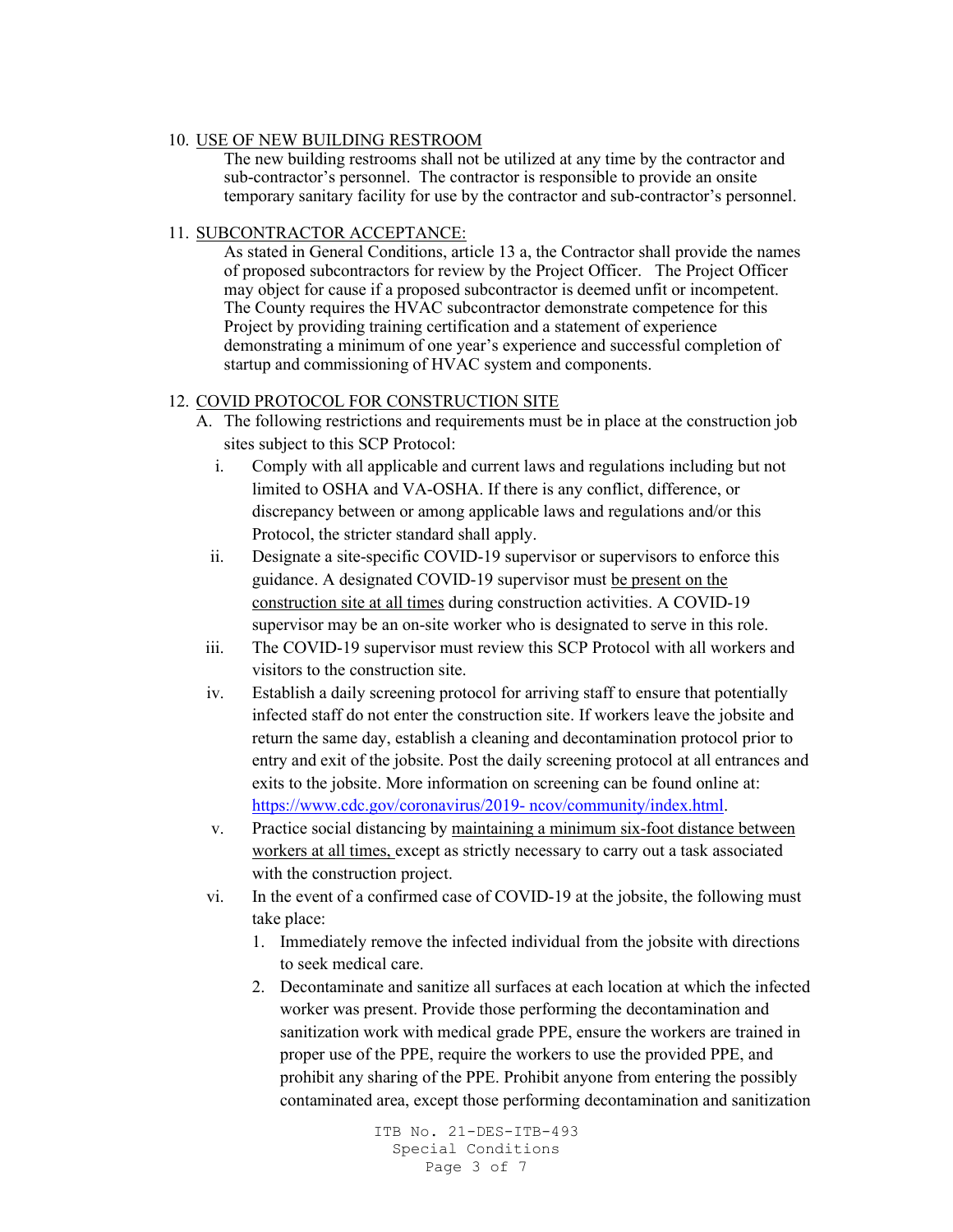work. Cease all work in these locations until decontamination and sanitization is complete.

- 3. Each subcontractor, upon learning that one if its employees is infected, must notify the General Contractor and County representative immediately, and provide all of the information specified below. The General Contractor or other appropriate supervisor must notify the Public Health Department Communicable Disease Control (CD Control) immediately of every project site worker found to have a confirmed case of COVID-19, and provide all the information specified below. Follow all directives and complete any additional requirements by County health officials, including full compliance with any tracing efforts by the County.
- Information to be reported to CD Control regarding the jobsite:
	- 1. Address of jobsite;
	- 2. Name of project, if any;
	- 3. Name of General Contractor; and
	- 4. General Contractor point of contact, role, phone number and email.
- Information to be reported to CD Control regarding the COVID-19 case(s):
	- 5. First and last name;
	- 6. Date of birth;
	- 7. Phone;
	- 8. Date tested positive;
	- 9. Date last worked;
	- 10. City of residence; and
- If the case is an employee of a subcontractor, please provide the following information:
	- o Subcontractor;
	- o Subcontractor contact name;
	- o Subcontractor contact phone; and
	- o Subcontractor contact email.

• Information to be reported to CD Control regarding Close Contacts. For each reported case(s) above, please provide the following information (if you are reporting more than one positive case, please include the name of the positive case for each close contact):

- Close contact's first and last name:
- Phone;
- City of residence; and
- Positive case name.
- 1. A "Close Contact" in the workplace is anyone who meets either of the following criteria:
	- o Was within 6 feet of a person with COVID-19 for a period of time that adds up to at least 15 minutes in 24 hours, masked or unmasked, when that person was contagious. People with COVID-19 are considered contagious starting 48 hours before their symptoms began until 1) they haven't had a fever for at least 24 hours, 2) their symptoms have improved, AND 3) at least 10 days have passed since their symptoms began. If the person with COVID-19 never had symptoms, then they are considered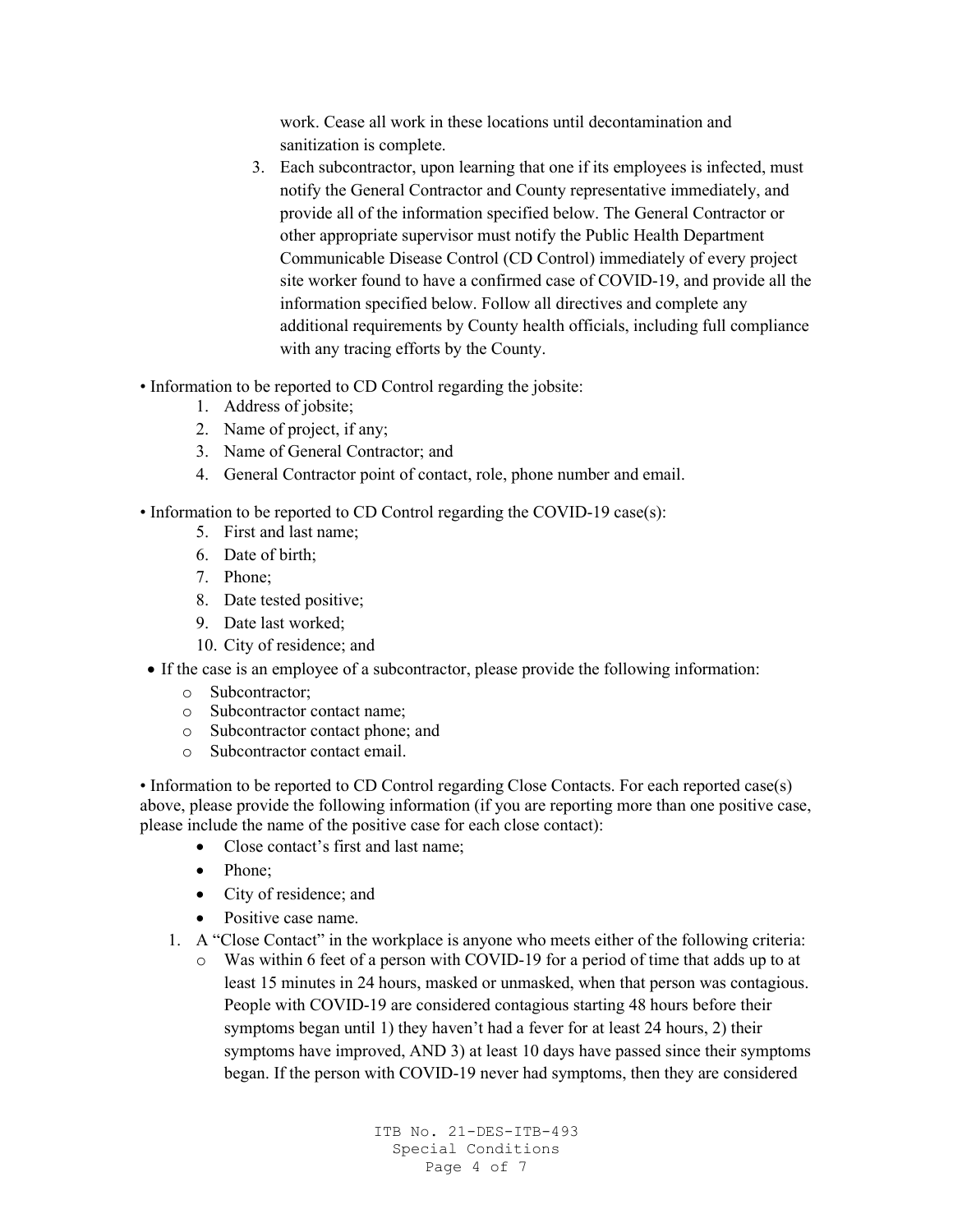contagious starting 48 hours before their test that confirmed they have COVID-19 until 10 days after the date of that test.

OR

- o Had direct contact for any amount of time with the body fluids and/or secretions of the Person With COVID-19 (for example, was coughed or sneezed on, shared utensils with, or was provided care or provided care for them without wearing a mask, gown, and gloves).
- 2. Close contacts are high risk exposures and need to quarantine for a full 14 days due to the 14 day incubation period of the virus. Even if a close contact tests negative within 14 days of their last exposure to the case, they must continue quarantining the full 14 day period to prevent transmission of the virus.
	- a. Where construction work occurs within an occupied residential unit, separate work areas must be sealed off from the remainder of the unit with physical barriers such as plastic sheeting or closed doors sealed with tape to the extent feasible. If possible, workers must access the work area from an alternative entry/exit door to the entry/exit door used by residents. Available windows and exhaust fans must be used to ventilate the work area. If residents have access to the work area between workdays, the work area must be cleaned and sanitized at the beginning and at the end of workdays. Every effort must be taken to minimize contact between workers and residents, including maintaining a minimum of six feet of social distancing at all times.
	- b. Prohibit gatherings of any size on the jobsite, including gatherings for breaks or eating, except for meetings regarding compliance with this protocol or as strictly necessary to carry out a task associated with the construction project.
	- c. VA-OSHA requires employers to provide water, which should be provided in singleserve containers. Sharing of any of any food or beverage is strictly prohibited and if sharing is observed, the worker must be sent home for the day.
	- d. Utilize personal protective equipment (PPE) specifically for use in construction, including gloves, goggles, face shields, and face coverings as appropriate for the activity being performed. At no time may a contractor secure or use medical-grade PPE unless required due to the medical nature of a jobsite. Face coverings must be worn in compliance with Health Officer Order No. C19-12c, issued July 22, 2020, or any subsequently issued or amended order.
	- e. Prohibit use of microwaves, water coolers, and other similar shared equipment except as allowed by the Social Distancing Protocol (Appendix A).
	- f. Strictly control "choke points" and "high-risk areas" where workers are unable to maintain six-foot social distancing and prohibit or limit use to ensure that six-foot distance can easily be maintained between individuals.
	- g. Minimize interactions and maintain social distancing with all site visitors, including delivery workers, design professional and other project consultants, government agency representatives, including building and fire inspectors, and residents at residential construction sites.
	- h. Stagger trades as necessary to reduce density and allow for easy maintenance of minimum six-foot separation.

```
ITB No. 21-DES-ITB-493
Special Conditions
   Page 5 of 7
```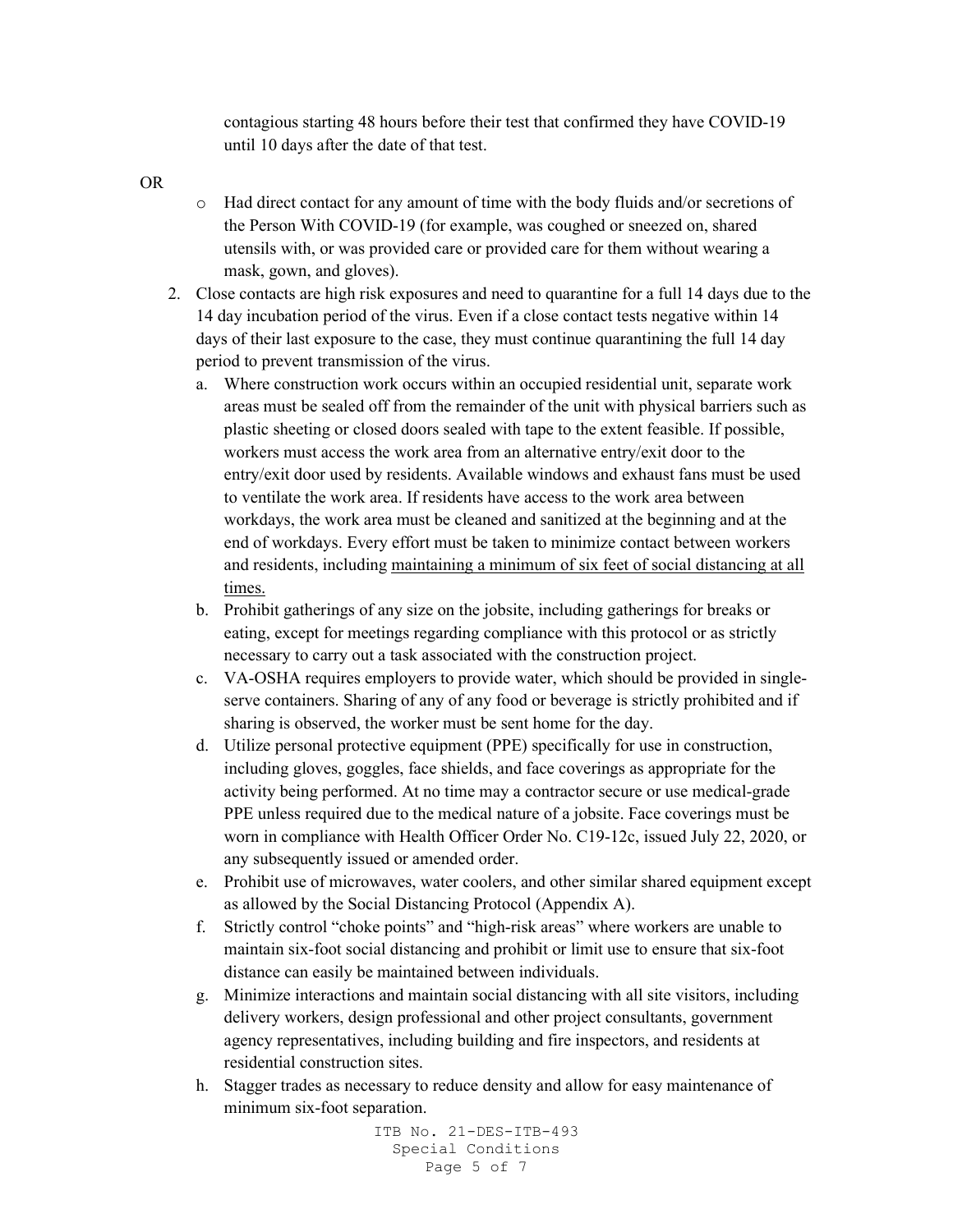- i. Discourage workers from using others' work tools, and equipment. If more than one worker uses these items, the items must be cleaned and disinfected with disinfectants that are effective against COVID-19 in between use by each new worker. Prohibit sharing of PPE.
- j. If hand washing facilities are not available at the jobsite, place portable wash stations or hand sanitizers that are effective against COVID-19 at entrances to the jobsite and in multiple locations dispersed throughout the jobsite as warranted.
- k. Clean and sanitize any hand washing facilities, portable wash stations, jobsite restroom areas, or other enclosed spaces daily with disinfectants that are effective against COVID-19. Frequently clean and disinfect all high touch areas, including entry and exit areas, high traffic areas, rest rooms, hand washing areas, high touch surfaces, tools, and equipment.
- l. Maintain a daily attendance log of all workers and visitors that includes contact information, including name, phone number, address, and email.
- m. **Post a notice** in an area visible to all workers and visitors instructing workers and visitors to do the following:
	- i. Do not touch your face with unwashed hands or with gloves.
	- ii. Frequently wash your hands with soap and water for at least 20 seconds or use hand sanitizer with at least 60% alcohol.
	- iii. Clean and disinfect frequently touched objects and surfaces such as workstations, keyboards, telephones, handrails, machines, shared tools, elevator control buttons, and doorknobs.
	- iv. Cover your mouth and nose when coughing or sneezing, or cough or sneeze into the crook of your arm at your elbow/sleeve.
	- v. Do not enter the jobsite if you have a fever, cough, or other COVID-19 symptoms. If you feel sick, or have been exposed to anyone who is sick, stay at home.
	- vi. Constantly observe your work distances in relation to other staff. Maintain the recommended minimum six feet at all times when not wearing the necessary PPE for working in close proximity to another person.
	- vii. Do not carpool to and from the jobsite with anyone except members of your own household unit, or as necessary for workers who have no alternative means of transportation.
	- viii. Do not share phones or PPE.

The notice in Section **2.m** must be translated as necessary to ensure that all non-English speaking workers are able to understand the notice.

# 13. LOCKOUT – TAGOUT SAFETY REQUIREMENTS

Contractor shall generate Logout Tagout Procedures to comply with the following: Procedures shall be custom created (by Brady Corp)with all the essential elements for OSHA compliance.

These procedures shall be developed to establish the minimum requirements for the lockout of energy isolating devices whenever maintenance or servicing is done on machines or equipment. It shall include the process to ensure that the machine or equipment is stopped, isolated from all

> ITB No. 21-DES-ITB-493 Special Conditions Page 6 of 7